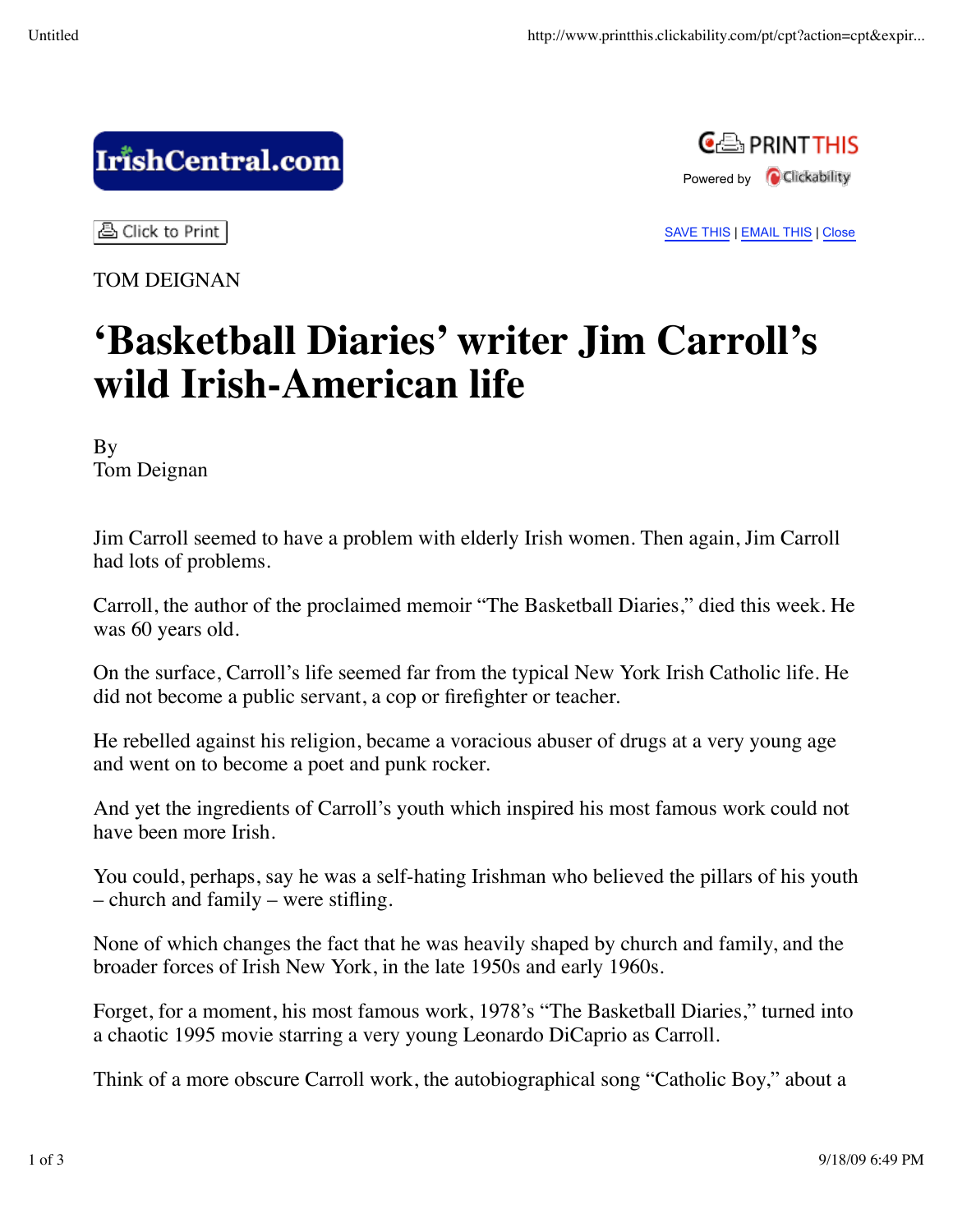Carroll, like it or not, forces you to realize that we cannot put narrow definitions on who is and is not Irish American.

James Dennis Carroll – born on

the Lower East Side, raised in the heavily Irish upper Manhattan enclave of Inwood – lived a wild Irish-American life.

Which is not to say he loved all things Irish Catholic. Start with those poor old ladies.

When he used to visit his cousin in Inwood, young Jim lamented the prevalence of "Irish Catholic old biddies." So it's not surprising that he's less than thrilled when the family actually moves up there.

"Hallways in my new building and each park bench filled with the chattering old Irish ladies either gossiping or saying the rosary, or men long time here or right off the boat huddling in floppy overcoats in front of drug stores discussing their operations, ball scores or the Commie threat," Carroll writes, in the famous staccato prose which would earn him praise from fellow radicals such as William Burroughs, Allen Ginsberg and Jack Kerouac.

Carroll's portrait of ethnic New York a generation earlier – the rage, the violence, the racism, the strict Catholic Schools – is a reminder that some things change, and some things don't.

By the time he attended high school, basketball and drugs became two of Carroll's three great passions.

The other, of course, was writing. He may have disliked the Catholic schools he attended, but by most accounts at least some teachers encouraged young Jim to write.

The work Carroll had already written by the time he was 13 was hailed by famous Beat writer Jack Kerouac as better than "89 percent of the novelists working today."

Carroll's father and grandfather before him – no big surprise here – were in the bar business.

Jim's dad was not a presence in his life, however, and – again, not surprisingly – the streets became Carroll's close friend.

Along with a band of other toughs he roamed the city, from Inwood to the Staten Island Ferry, drunk, high, brawling and all the while, writing, writing.